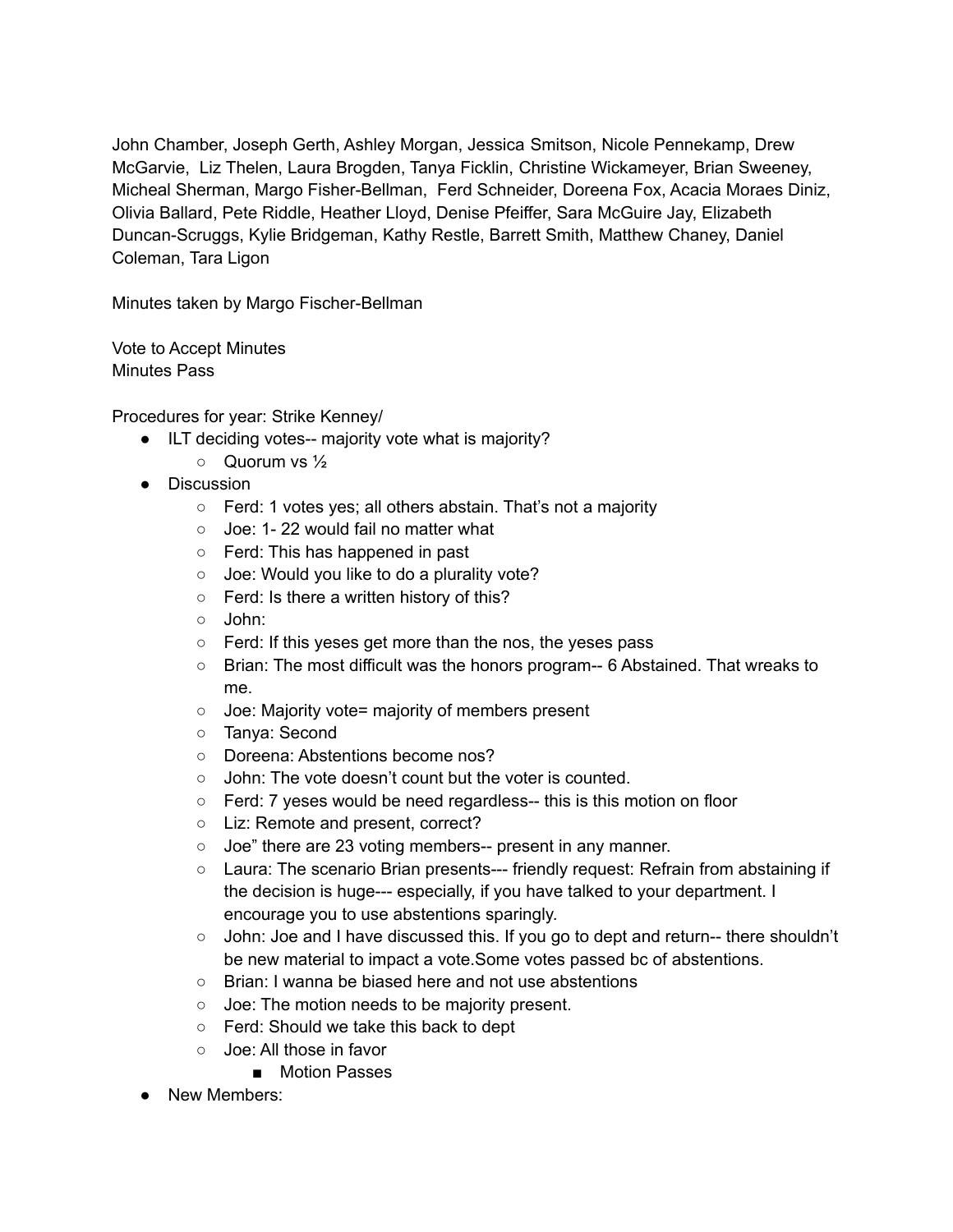Old Business

- PD Day on 9/27
	- Kathy: Still trying to get clarification on this. Which part is building based? Seems like morning until 10:30. Performance Matters will be reviewed. THis allows teachers to find data-- kind of like Dashboard. You can put in tests for item analysis. 9/22 is the deadline to get data to dept. chairs. Data is Air Test item analysis-- disaggregated data from AP (trying to get). In departments where there is not impactful, we would like goals/ objectives set. We hope this to be a continual process so that we are using data to inform our plans.
	- Brain: We don't necessarily know how to read the data
	- Kathy: I spoke a lot about this with Amanda Vargo. On TIDE there are a lot of specific goals and objectives for each question and without data skills, you can figure this out. Data will also have summation. It will be interesting to compare AIR to AP-- are we having trouble in the same areas. We would like to build capacity in teachers to use this stuff consistently.
	- Brian: Maybe we can kill two birds. We should return to vertical teaming.
	- Kathy: That is great. Yes. All departments can support standing
	- $\circ$  Ferd: Is this data deeper than the data we got at the beginning of the year?
	- Kathy: Yes
	- Ferd: The last time we had PD, the dept chair's found out they had responsibilities at the last minute. Is this going to happen again?
	- $\circ$  Kathy: The first 45 min will be the whole staff. On 9/22, dept charis will find out their role.
	- Ferd: For meeting on 9/27? No decisions on 9/22 in these meetings?
	- $\circ$  Liz: We would like entrance score data. I have to go-- Barrett will vote for me.
	- John: The only data I have is for SCPP is challenging to organize. We are going to try.
	- $\circ$  Liz: We would like to have it.
	- Joe: Heather online-- we will try to hear. Remember chat is not in use.
	- $\circ$  Heather: What is PE going to do this day?
	- Kathy: Your dept needs to determine focus and goals for the year.
	- Ashley: The fine arts and PE can integrate other disciplines-- Math and Pe go well together
	- Sara: Thinking about data-- between the challenges of remote and AP scores of 2020-- it would be nice if data was more than one year to see trends. If 2020 is an anomaly, what are the trends?
	- Brian: Didn't the test change?
	- Kathy: Even though there are test changes and changes in the world--- the objective is to find where the struggles are-- even though there are struggles, they are relative.
	- $\circ$  Ferd: The better the data, the better the end product. This needs to be clear and defined. Dept chairs need to have a lesson plan and treat teachers like students. Have a goal to accomplish vs billions of numbers and no idea where to begin.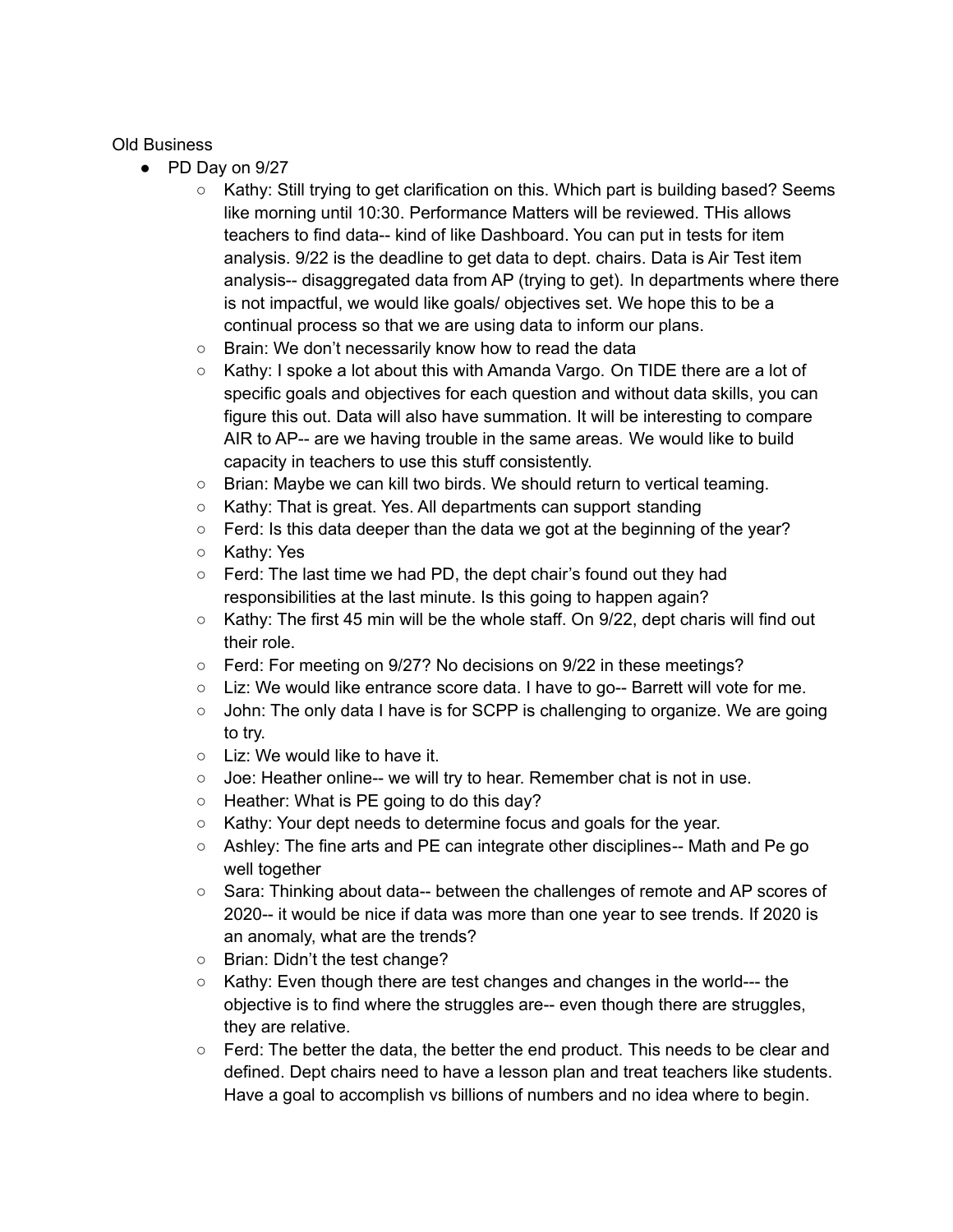- $\circ$  Kathy: As a team, we are going to do our best job to present this clearly and succinctly. We will discuss in dept chairs.
- Joe: ten minute mark. Vote? More discussion? Table to the next meeting?
- Denise: I move to vote
- Joe: Motion to vote on Kathy's plan
	- Kathy's plan passes
- Brian: There is no way we can take control of our own school's needs?
- Ferd: For 20 years, we have been checking boxes.
- Brian: We always have had control of our PD
- Kathy" There is good work possible here.
- Brian: I am talking about post 10:30-- that we don't know about
- Joe: Move on to next order in case we need a vote
- Homecoming Pep Rally: Ms. Nolad might want to make proposal that would require vote
	- Ashley: 9/24 pep rally
		- Proposal: grades 7-9 bell 7 at Marx// 10-12 bell 8
		- Joe: As BR-- we keep the schedule we have, no vote needed. If we have a schedule change, we need a vote.
		- Ashley: This time, we propose to keep the schedule the same. Change in the future
		- Tanya: Rain?
		- Ashley: It would be canceled
		- Ferd: Lunch is a problem. Students all over hallways. I am not angry about it-- it just has become a problem. This happens during the shortest bells of the day. What looked like a great plan on paper, is not that good. I hope once the bubble is built, I hope we go back.
		- Jee: Motion to support Ashley's plan.
		- Barrett: Second
		- Kylie: If it rains, can we reschedule instead of canceling? After this last year, it would be great to have a pep rally for another game?
		- Ashley-- can we tentatively put it to senior night?
		- Joe: Let's not specify that now?
		- Brian: What about thursday?
		- Ashley: Let's keep Friday.
		- Amended to-- Motion to have pep rally with possibility to reschedule
		- Passes.
		- John: We are working on the timing of lunch, Ferd. We are adjusting these issues. Parents are claiming kids are desperately trying to get to class. Trying to find a happy medium. Your room is right where kids are coming in-- we are still working through it. By the time the tennis bubble comes, we can
		- Sara: It's nice to not have fourth bell disrupted
		- Ferd: Instead the half the day is disrupted.
- Discussion of Schedule E